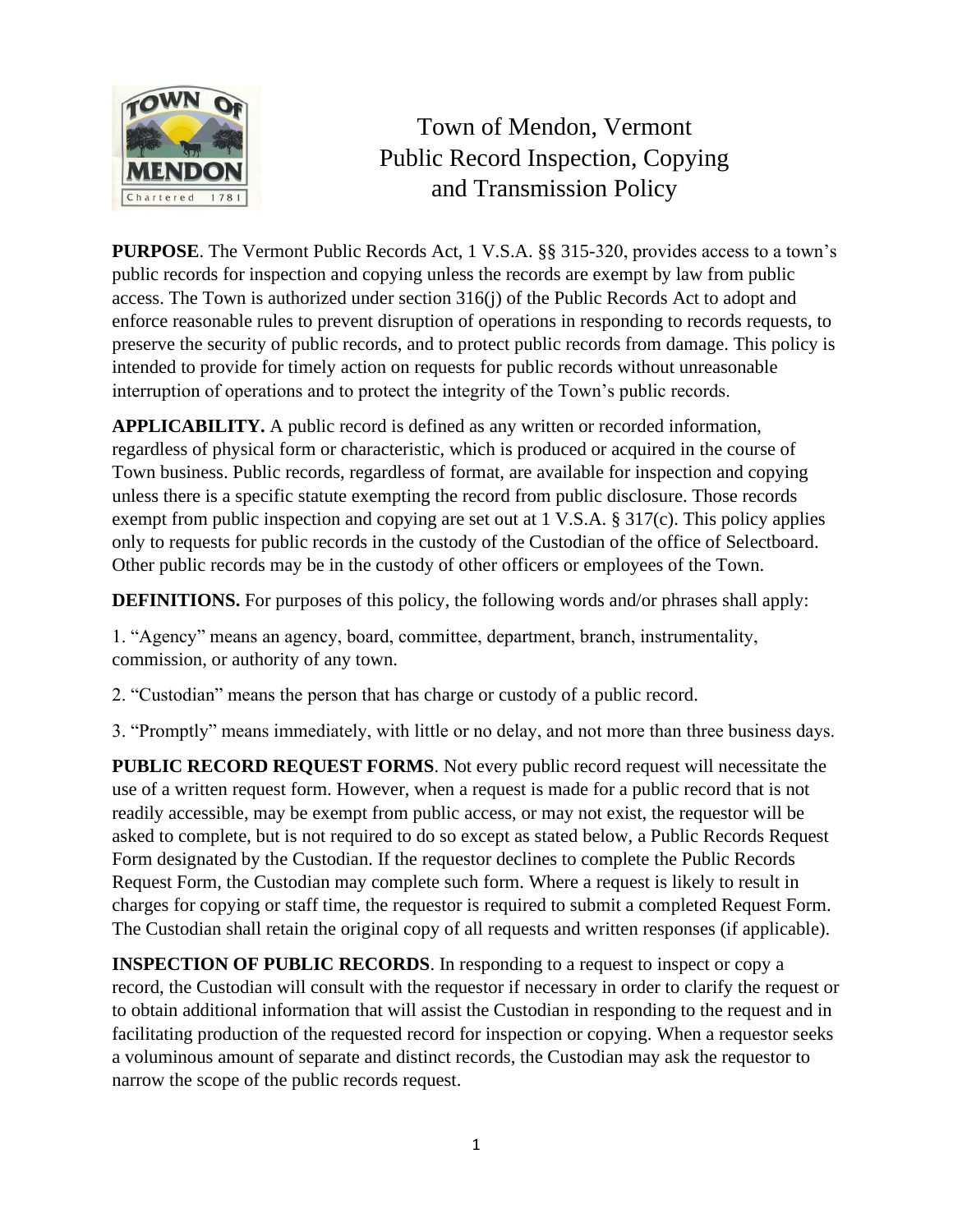Upon receipt of a request to inspect a public record, the Custodian will promptly produce the record for inspection except that:

1. The Custodian will inform the requestor in writing if the record does not exist under the name given by the requestor or by any other name known to the Custodian.

2. If the Custodian withholds the record as exempt from public access, the Custodian will promptly certify this fact in writing to the requestor. The Custodian will identify the record or portion of record withheld, the statutory basis for withholding the record, a brief statement of the reasons and supporting facts for denial, and provide the names and titles or positions of each person responsible for denial of the request. The Custodian will also inform the requestor of the right to appeal this determination to the Selectboard Chair. It is the policy of the Town that all exempt records will be withheld from disclosure.

3. If the record is in active use or in storage and therefore not readily available at the time of the request, the Custodian will promptly certify this fact in writing to the requestor and set a date and hour within one calendar week of the request when the record will be available for inspection. For the purpose of this policy, a "business day" means a day that the Custodian's office is open to provide services. The time limits described above may be extended in writing up to ten business days from receipt of the records request based on:

a. The need to search for and collect requested records from field facilities or other establishments that are separate from the Town Office; or

b. The need to search for, collect, and appropriately examine a voluminous amount of separate and distinct records which are demanded in a single request; or

c. The need for consultation with the Town attorney or other Town officers or departments having a substantial interest in the determination of the request.

If the time limits described above are extended, the Custodian will inform the requestor of such fact in writing, setting forth the reasons for the extension and specifying the date upon which the Custodian will respond to the request.

The Custodian will not withhold any record in its entirety on the basis that it contains some exempt content if the record is otherwise subject to disclosure; instead, the Custodian will redact the information he or she considers to be exempt and produce the record accompanied by an explanation of the basis for denial of the redacted information.

**PROTECTION OF PUBLIC RECORDS REQUESTED FOR INSPECTION.** In order that all public records in the custody of the Custodian may be protected from damage or loss, such records may only be inspected in locations in the Town Office designated by the Custodian. No public record may be removed from a designated location, marked, altered, defaced, torn, damaged, destroyed, disassembled, or removed from its proper location or order. The Custodian or other staff person may be present during the inspection of a public record. No person shall be allowed to copy a public record using copying equipment other than that owned by the Town unless approved by the Custodian.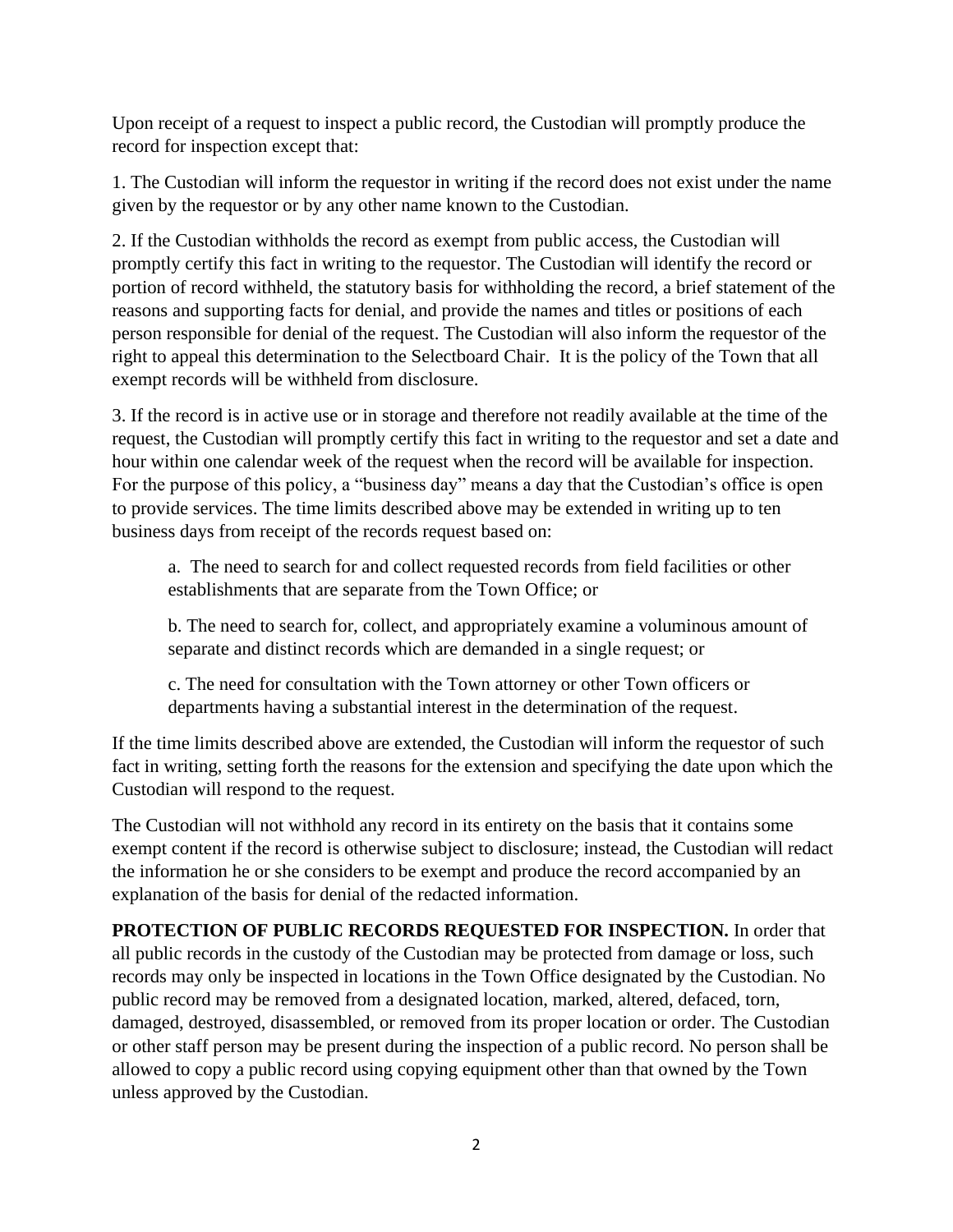When inspection of an electronic record is requested and the inspection of the original electronic record would create a disruption in operations of the Town or would jeopardize the security or condition of the original record, the Custodian will provide an electronic copy of the original record in the format in which the record is maintained, less any exempt information redacted from the record, at no cost to the requestor.

**COPIES OF PUBLIC RECORDS**. Upon receipt of a request to make a copy of a public record, the Custodian will make and produce a copy subject to the following:

1. **Charges**. Except where otherwise provided by law, the Custodian will charge and collect the following costs for making a copy of a public record:

a. The actual cost charge for a copy of a public record as determined by the Selectboard under 1 V.S.A. § 316(e) or the uniform schedule of charges established by the Secretary of State if the Selectboard fails to establish a uniform schedule of charges; and

b. The cost of staff time associated with complying with a request for a copy of a public record when the time exceeds 30 minutes as that cost is determined by the Selectboard under 1 V.S.A. § 316(e) or the uniform schedule of charges established by the Secretary of State if the Selectboard fails to establish a uniform schedule of charges.

All charges for copies and staff time must be paid in full prior to delivery of the requested copies. Upon request, the Custodian will provide an estimate of the cost of making a copy of a public record prior to complying with the request.

2. **Standard formats.** The Custodian will make a copy of a public record in the following standard format:

a. For any public record maintained by the Custodian in paper form, the Custodian will make a paper copy of the record;

b. For any public record maintained by Custodian in electronic form, the Custodian will make either a paper printout of the record or an electronic copy of the record in the format in which the record is maintained, as directed by the requestor.

A request for a copy in a format other than those mentioned above is "non-standard." The Custodian will not provide a copy of a public record in a non-standard format (e.g., conversion of a paper public record to electronic format).

**CREATION OF PUBLIC RECORDS**. The Custodian will not create a public record that does not exist.

**TRANSMISSION OF PUBLIC RECORDS**. The Custodian will not transmit a public record.

**DENIAL OF A PUBLIC RECORD REQUEST.** If the Custodian denies a public record request in whole or in part, the denial may be appealed to the Selectboard Chair. In accordance with 1 V.S.A. § 318(c)(1), the Selectboard Chair will make a written determination on the appeal within five business days after receipt of the appeal. A decision of the Selectboard Chair may be reviewable by the Vermont Superior Court pursuant to 1 V.S.A. § 319.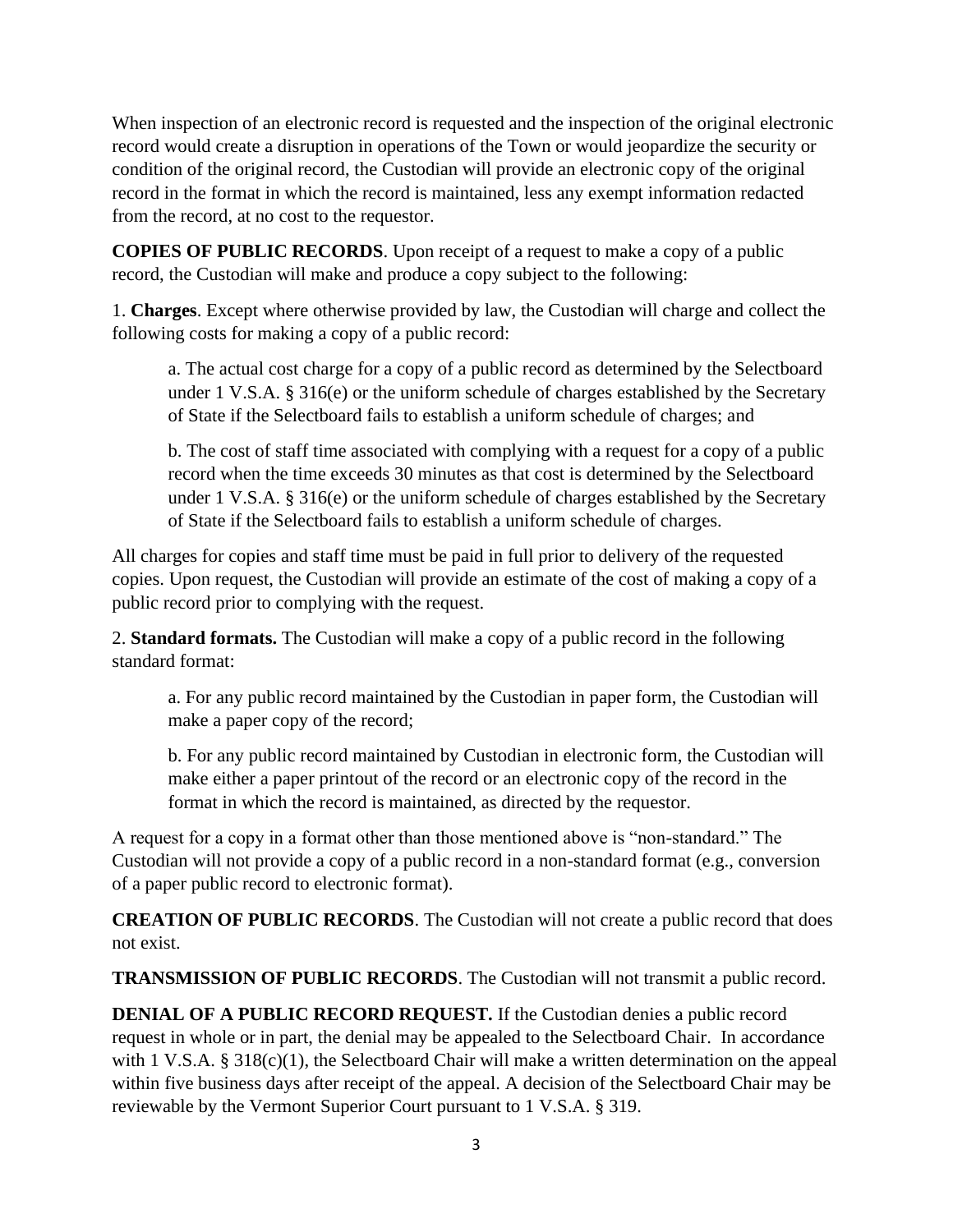The foregoing Policy is hereby adopted by the Selectboard of the Town of Mendon, Vermont, this 12th day of July, 2021.

This Policy is effective as of this date until amended or repealed.

Richard Wilcox

Larry Courcelle

Val Taylor

Office of Selectboard

Town of Mendon, Vermont

Date signed July 12, 2021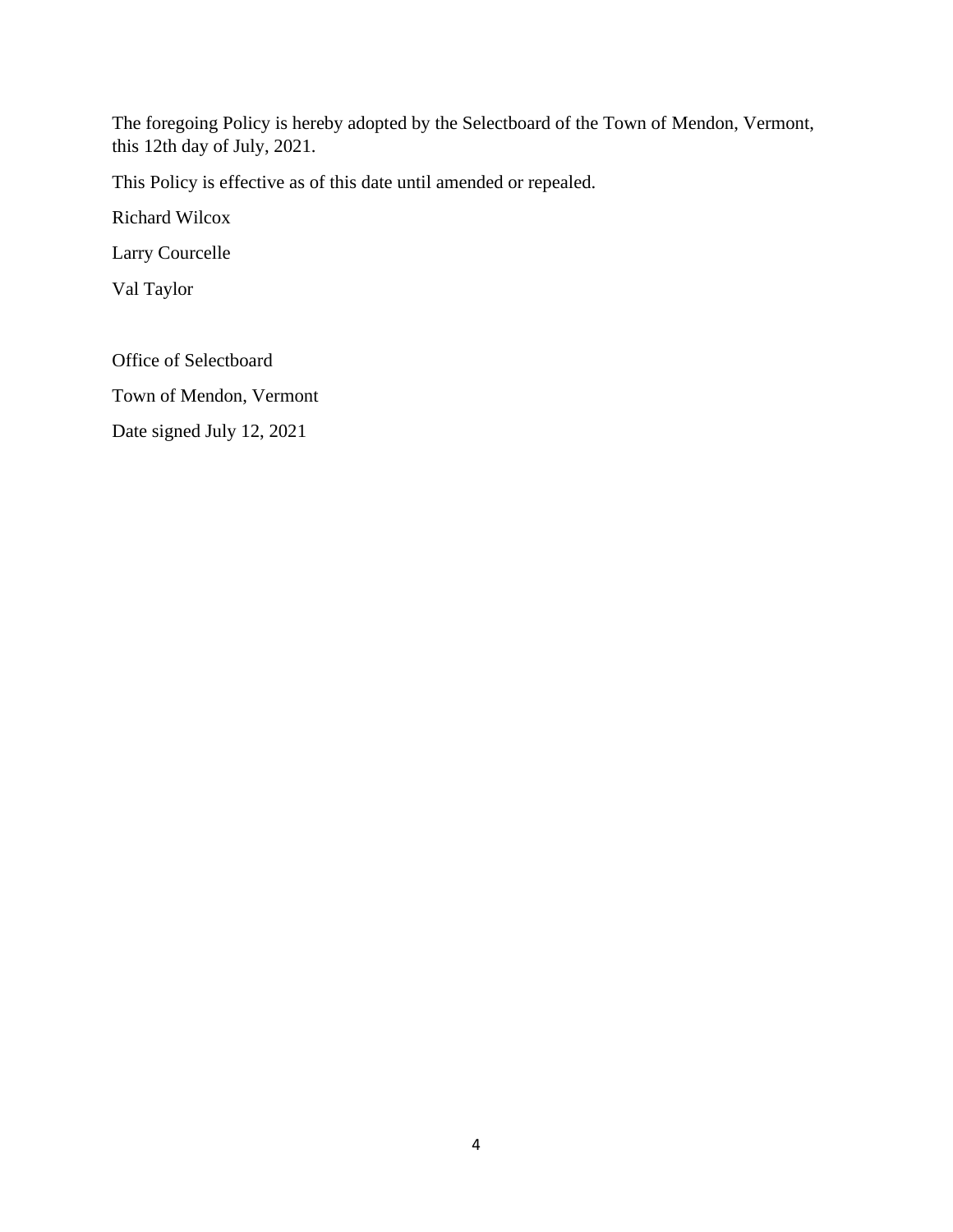## Town of Mendon, Vermont Request for Inspection or Copying of Public Record(s)

Date

Dear Custodian:

Pursuant to the Vermont Public Record Act, 1 V.S.A. §§ 315-320, I hereby request to inspect the following public record(s):

|                | a. |
|----------------|----|
|                |    |
|                |    |
|                |    |
|                |    |
|                |    |
| $\mathbf{c}$ . |    |

I agree to pay reasonable and customary costs for these copies.

(See Town of Mendon Public Records Fee Schedule)

(Complete this section if you have a disability requiring an accommodation):

I request the following accommodation(s) in order to access the public record(s) I seek:

\_\_\_\_\_\_\_\_\_\_\_\_\_\_\_\_\_\_\_\_\_\_\_\_\_\_\_\_\_\_\_\_\_\_\_\_\_\_\_\_\_\_\_\_\_\_\_\_\_\_\_\_\_\_\_\_\_\_\_\_\_\_\_\_\_\_\_\_\_\_\_\_\_\_\_\_\_\_

If you have questions about this request, please call me at \_\_\_\_\_\_\_\_\_\_\_\_\_\_\_\_\_\_\_\_.

Thank you for your help.

\_\_\_\_\_\_\_\_\_\_\_\_\_\_\_\_\_\_\_\_\_\_\_\_\_\_\_\_\_\_ \_\_\_\_\_\_\_\_\_\_\_\_\_\_\_\_\_\_\_\_\_\_\_\_\_\_\_\_\_\_ Signature Printed Name

The Custodian for the Office of Selectboard shall retain the original of this form for record keeping purposes and provide the requestor with its copy.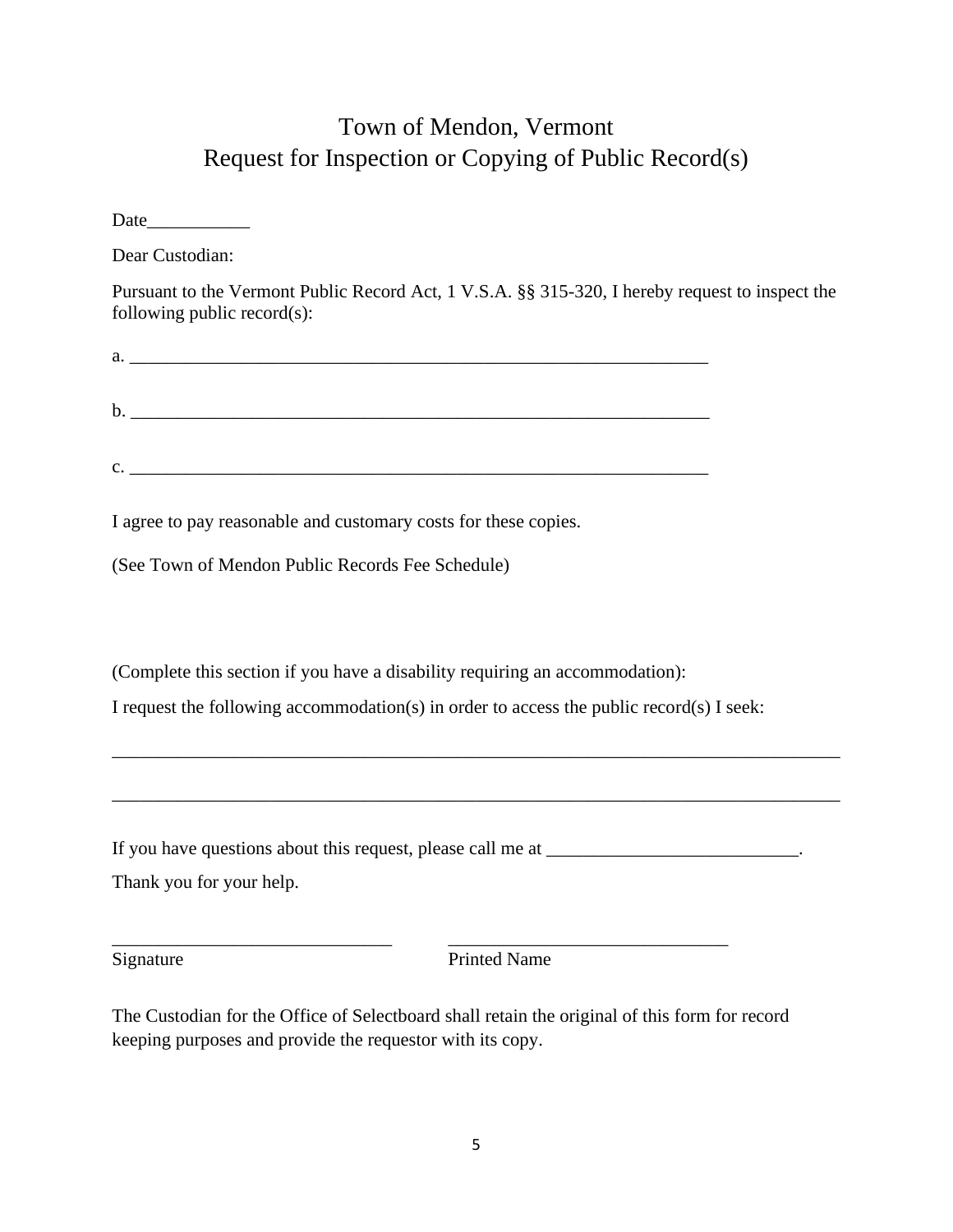## Town of Mendon, Vermont Certification of Denial of Access to Public Record(s) 1 V.S.A. § 318(b)(2)

On \_\_\_\_\_\_\_\_\_\_\_\_\_, the Custodian for the Office of Selectboard of the Town of Mendon, Vermont, received a request from \_\_\_\_\_\_\_\_\_\_\_\_\_\_\_\_\_\_\_\_\_\_\_\_\_\_\_\_\_\_\_\_\_\_\_ for access to public record(s). Certain records determined to be subject to the request have been withheld in whole or in part as exempt from disclosure under 1 V.S.A. § 317. Such withheld records are as follows:

| Title or Other | Withheld | Reasons for             | Statutory    | Name and Title of |
|----------------|----------|-------------------------|--------------|-------------------|
| Description of | All or   | Withholding and         | Exemption(s) | Person            |
| Public Record  | Partial  | <b>Supporting Facts</b> |              | Responsible for   |
|                |          |                         |              | Denial            |
|                |          |                         |              |                   |
|                |          |                         |              |                   |
|                |          |                         |              |                   |
|                |          |                         |              |                   |
|                |          |                         |              |                   |
|                |          |                         |              |                   |
|                |          |                         |              |                   |
|                |          |                         |              |                   |
|                |          |                         |              |                   |
|                |          |                         |              |                   |
|                |          |                         |              |                   |
|                |          |                         |              |                   |
|                |          |                         |              |                   |

Title or Other Description of Public Record Withheld All or Partial Reasons for Withholding and Supporting Facts Statutory Exemption(s) Name and Title of Person Responsible for Denial

You may appeal any or all of the withholding of these public records to the Town of Mendon Selectboard Chair. In accordance with 1 V.S.A. § 318(c)(1), the Selectboard Chair will make a written determination on the appeal within five business days after receipt of the appeal. A decision of the Selectboard Chair may be reviewable by Vermont Superior Court under 1 V.S.A. § 319.

Town of Mendon, Vermont.

Date signed\_\_\_\_\_\_\_\_\_\_\_\_\_\_\_\_.

Custodian for the Office of Selectboard Printed Name

\_\_\_\_\_\_\_\_\_\_\_\_\_\_\_\_\_\_\_\_\_\_\_\_\_\_\_\_\_\_ \_\_\_\_\_\_\_\_\_\_\_\_\_\_\_\_\_\_\_\_\_\_\_\_\_\_\_\_\_\_

The Custodian for the Office of Selectboard shall retain the original of this form for record keeping purposes and provide the requestor with its copy.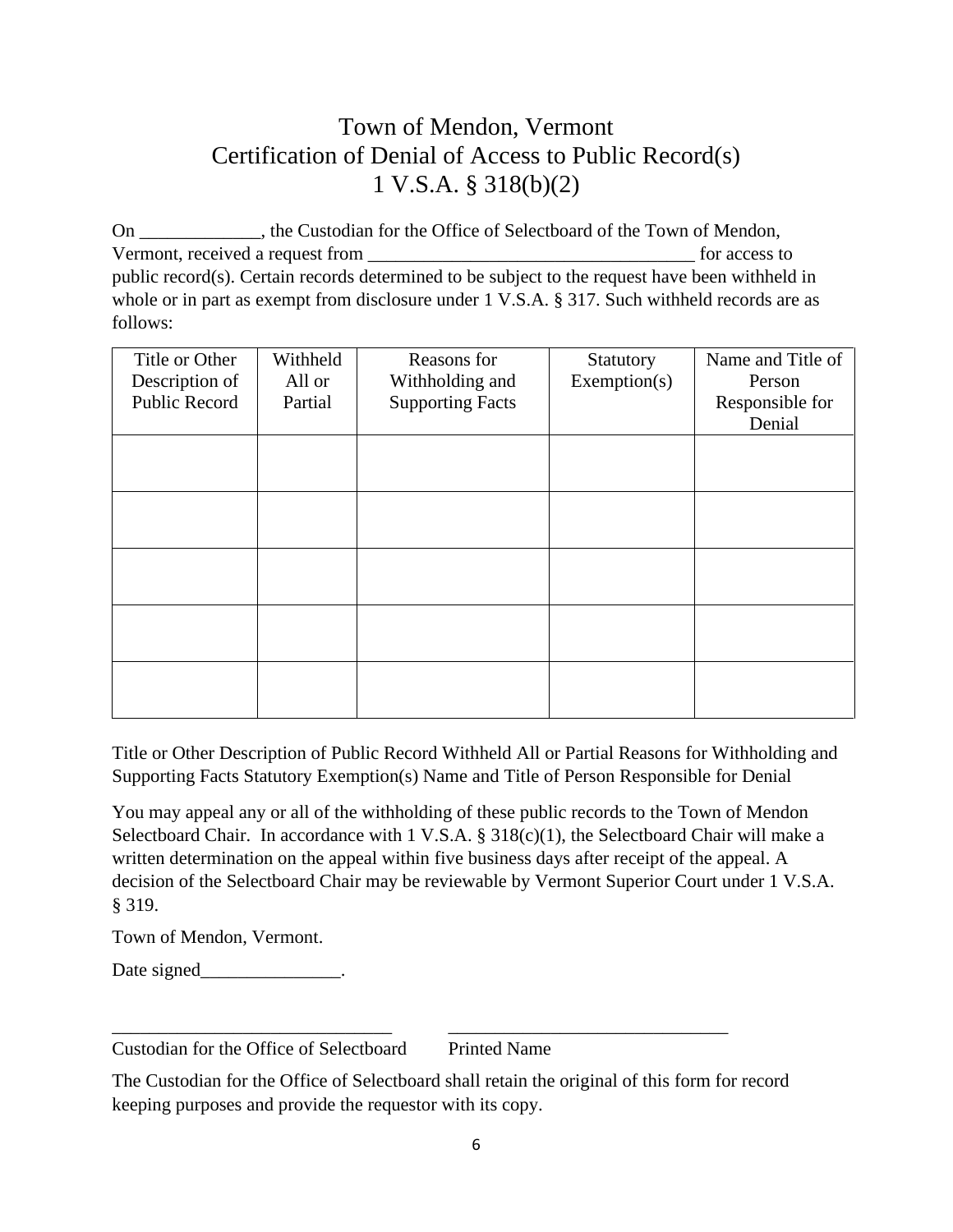## Town of Mendon, Vermont Response to Request for Public Record(s) 1 V.S.A. § 318

On \_\_\_\_\_\_\_\_\_\_\_\_\_, the Custodian for the Office of Selectboard of the Town of Mendon, Vermont, received a request from \_\_\_\_\_\_\_\_\_\_\_\_\_\_\_\_\_\_\_\_\_\_\_\_\_\_\_\_\_\_ for access to public record(s).

In response to this request (check all that apply):

 $\Box$  The Custodian is not producing some or all of the record(s) requested for inspection because:

 $\Box$  the record(s) do not exist under the name given by the requestor or by any other name known to the Custodian. 1 V.S.A.  $\S$  318(a)(4);

 $\Box$  the Town is not required to provide copies of public records in their non-standard format. 1 V.S.A. § 316(i);

 $\Box$  the record(s) does not already exist and the Town is not required to create a public record(s). 1 V.S.A. § 316(i);

 $\Box$  the Town is not required to convert paper public record(s) to electronic format.

1 V.S.A. § 316(i).

Record(s) requested: \_\_\_\_\_\_\_\_\_\_\_\_\_\_\_\_\_\_\_\_\_\_\_\_\_\_\_\_\_\_\_\_\_\_\_\_\_\_\_\_\_\_\_\_\_\_\_\_\_\_

 $\Box$  The record(s) requested below are in active use or in storage and therefore not available for use at the time of this request. The record(s) requested will be available for examination within one calendar week of the request on \_\_\_\_\_\_\_\_\_ (date) at \_\_\_\_\_ (hour). 1 V.S.A.  $\S$  318(b)(1).

 $Record(s)$  requested:  $\_\_$ 

 $\Box$  The following "unusual circumstances," as that term is defined by 1 V.S.A. § 318(b)(5), exist with respect to the record(s) requested below:

 $\Box$  the need to search for and collect the requested record(s) from field facilities or other establishments that are separate from the office processing the request;

 $\Box$  the need to search for, collect, and appropriately examine a voluminous amount of separate and distinct record(s) which are demanded in a single request;

 $\Box$  the need for consultation with the Town's attorney or with other Town officers or departments having a substantial interest in the determination of the request.

 $Record(s)$  requested: